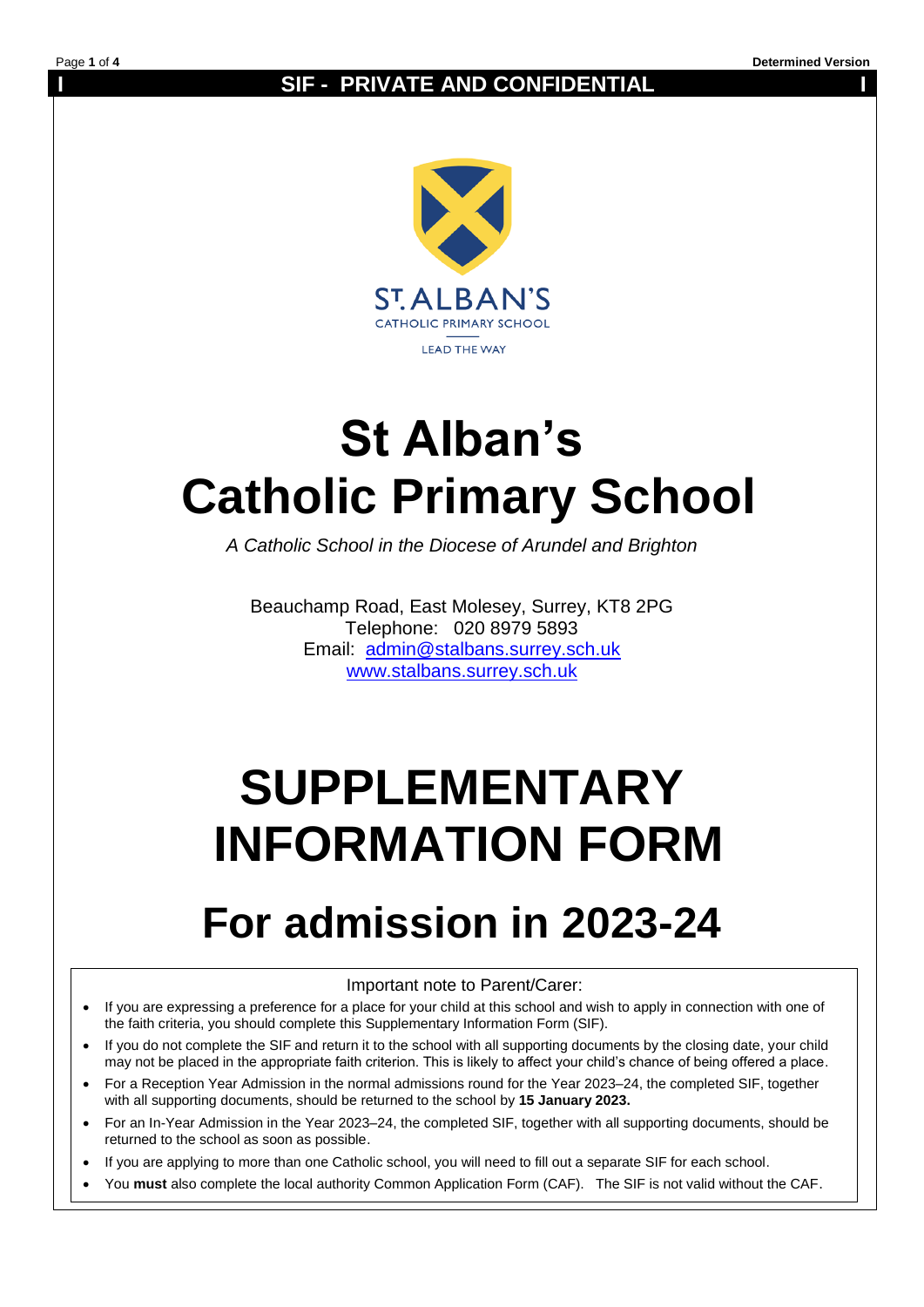### **PLEASE COMPLETE ALL SECTIONS IN BLOCK CAPITALS**

| <b>Child Details</b>                   |  |
|----------------------------------------|--|
| Surname                                |  |
| Forenames (in full)                    |  |
| Date of birth:<br>$\prime$<br>$\prime$ |  |
|                                        |  |
| Child's Home<br>Address                |  |
|                                        |  |
| Post Code:                             |  |
|                                        |  |
| Home Telephone Number                  |  |
| Proposed Date of Admission             |  |

| <b>Parent/Carer details</b>                                                                                                                                                                                                                                                                                                                                                                                                                                                                                                                                                                                                                        |  |                          |  |  |
|----------------------------------------------------------------------------------------------------------------------------------------------------------------------------------------------------------------------------------------------------------------------------------------------------------------------------------------------------------------------------------------------------------------------------------------------------------------------------------------------------------------------------------------------------------------------------------------------------------------------------------------------------|--|--------------------------|--|--|
| Name (in full)                                                                                                                                                                                                                                                                                                                                                                                                                                                                                                                                                                                                                                     |  |                          |  |  |
| Address<br>(if different<br>from child)                                                                                                                                                                                                                                                                                                                                                                                                                                                                                                                                                                                                            |  |                          |  |  |
| Contact<br>telephone<br>number(s)                                                                                                                                                                                                                                                                                                                                                                                                                                                                                                                                                                                                                  |  |                          |  |  |
| Email<br><b>Address</b>                                                                                                                                                                                                                                                                                                                                                                                                                                                                                                                                                                                                                            |  |                          |  |  |
| Brothers/Sisters: When completing the Local Authority's Common Application Form (CAF), it is important that<br>you provide details of any brothers and sisters who will be attending this school at the proposed time of admission. If<br>this information is not provided on the CAF, the governors may not be able to place the application within the correct<br>criteria. As a 'back-up mechanism', if you would also like to confirm to governors here (NB this is optional), that<br>there will be a brother/sister at the school at the time of admission, please list below the Name(s)/Year Group(s) of the<br>brother(s) &/or sister(s): |  |                          |  |  |
| Year Group: _____________                                                                                                                                                                                                                                                                                                                                                                                                                                                                                                                                                                                                                          |  |                          |  |  |
|                                                                                                                                                                                                                                                                                                                                                                                                                                                                                                                                                                                                                                                    |  | Year Group _____________ |  |  |
| Year Group _______________                                                                                                                                                                                                                                                                                                                                                                                                                                                                                                                                                                                                                         |  |                          |  |  |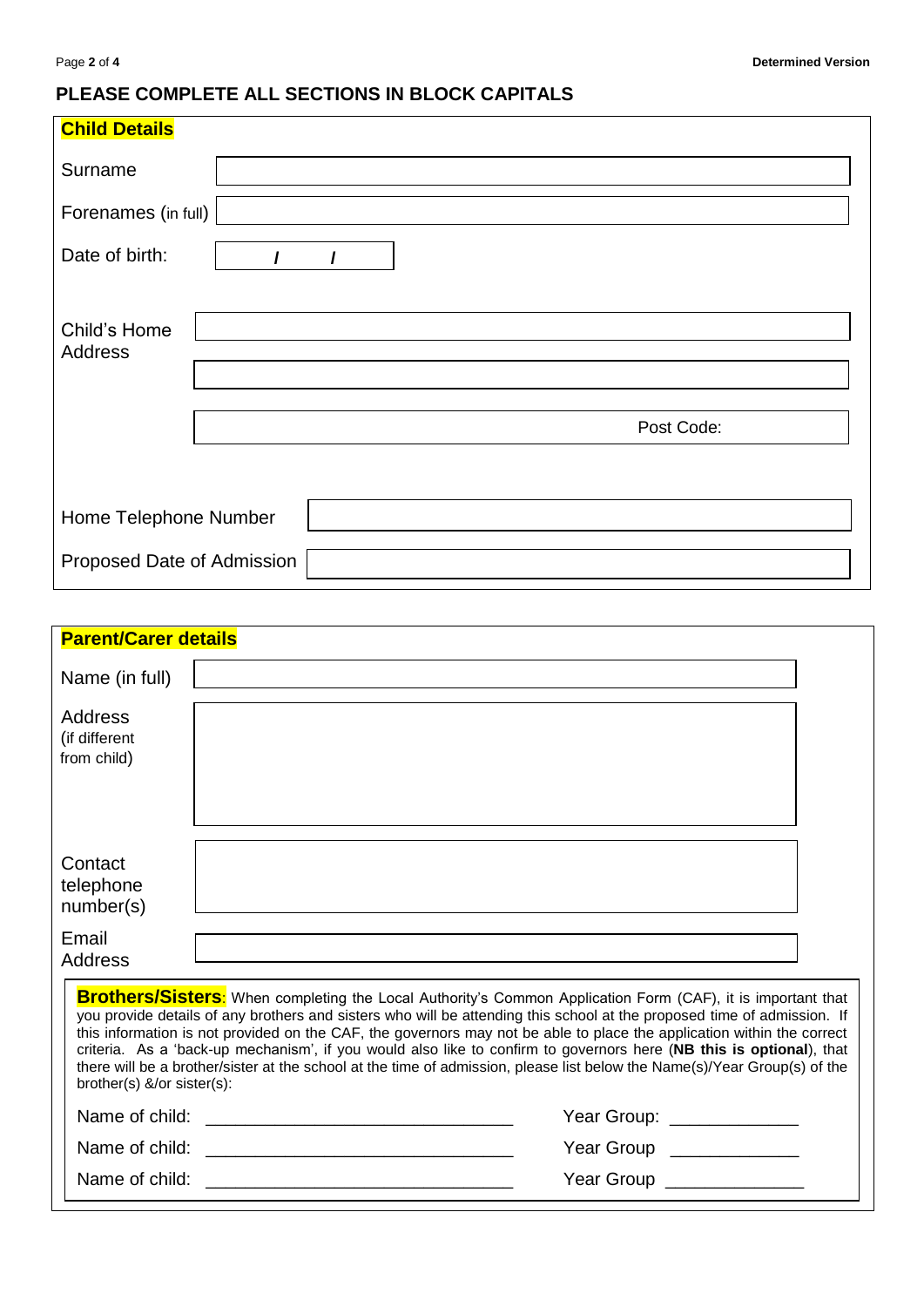|                                                                                                              | <b>Applications for Catholic children - evidence required:</b> |                                                                      |     |     |
|--------------------------------------------------------------------------------------------------------------|----------------------------------------------------------------|----------------------------------------------------------------------|-----|-----|
|                                                                                                              |                                                                | My child is a Baptised Catholic or has been received into the Church | Yes | Nol |
| Date of Baptism                                                                                              |                                                                | Parish where child baptised                                          |     |     |
| Note: A copy of the Certificate of Baptism/Reception into the Church must be included with this application. |                                                                |                                                                      |     |     |

**Applications from Catechumens or Candidates for Reception - evidence required:** If application is being made for a place at the school where the parent/carer is a Catechumen or a Candidate for reception into the Catholic Church, evidence of their being a member of the catechumenate of a Catholic Church or a candidate for reception will be required. Proof of acceptance into the catechumenate, and evidence for a candidate, should be by a confirmatory letter from the appropriate priest. This evidence should be provided at the same time as this form is returned to the school.

**Applications for children who are members of an Orthodox Church - evidence required:** If application is being made for a place at the school where the child is a member of an Orthodox Church, evidence of membership will be required. Either a valid certificate of baptism or a letter confirming membership of the applicable Orthodox Church, signed by the appropriate priest, will be required. The letter or a certificate of baptism or reception in to the Church from the authorities of that Church should be provided at the same time as this form is returned to the school.

#### **Applications for children of other Christian denominations - evidence required:**

If application is being made for a place at the school where the child is a member of another Christian denomination, a letter confirming membership of that Christian denomination, and signed by the appropriate minister of religion, will be required. An acceptable alternative to a signed letter from the minister of religion is a valid certificate of baptism. The letter or baptism certificate should be provided at the same time as this form is returned to the school.

#### **Applications for children of other faiths - evidence required:**

If application is being made for a place at the school where the child is a member of another faith, a letter confirming membership of that faith, and signed by the appropriate faith leader, will be required. The letter should be provided at the same time as this form is returned to the school.